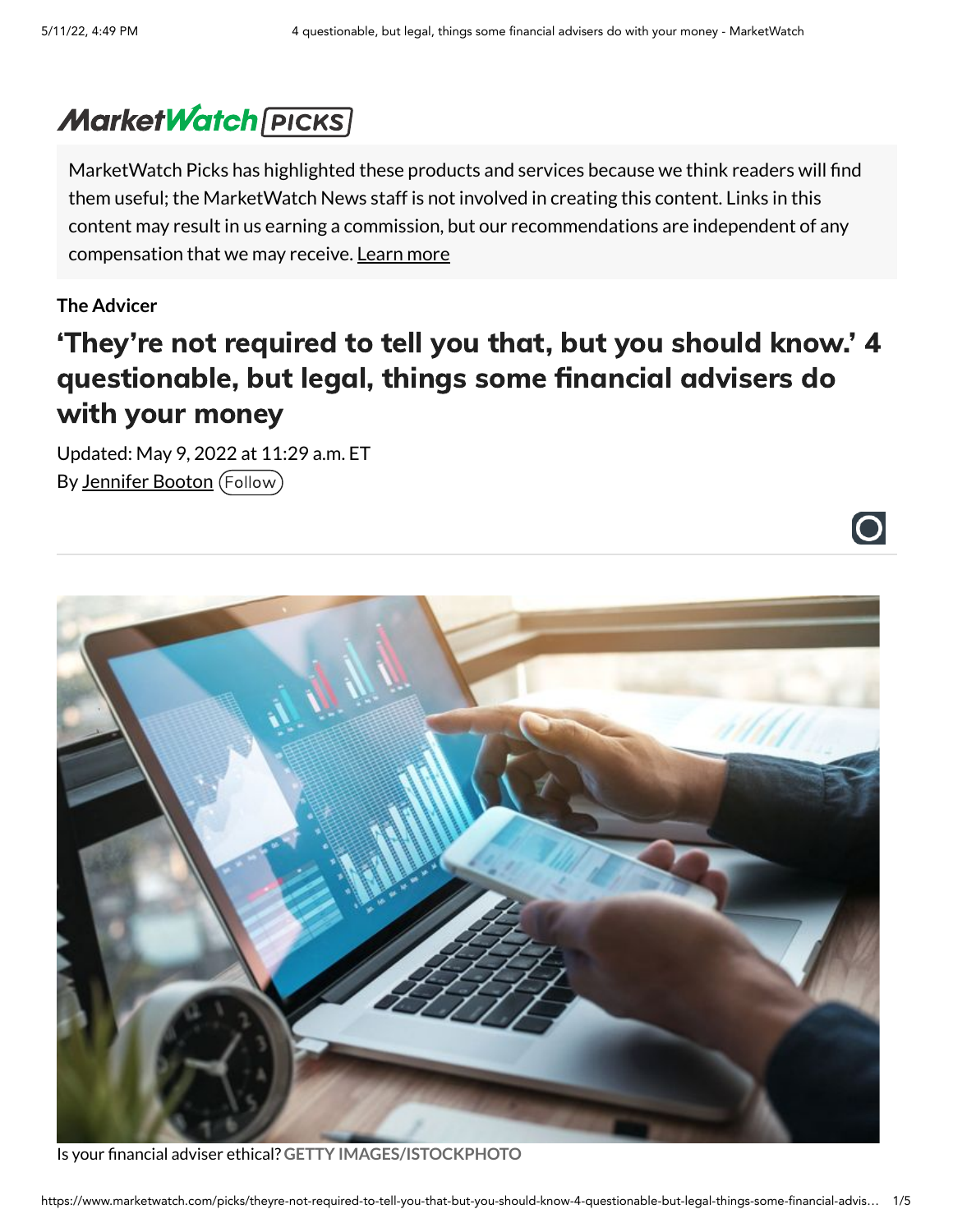There are many people out there who will offer to give you financial advice. And while most of them are ethical and trustworthy, sometimes you'll find that some advisers take action on your behalf that you might consider unethical, even though it's totally legal. It's important to be aware of these possible scenarios so that you can protect yourself as an investor. (You can use this tool to get [matched with](https://smartasset.com/retirement/find-a-financial-planner?utm_source=marketwatch&utm_campaign=mar__falc_dtf_marketplacecontent&utm_content=textlink&utm_medium=cpc%20&utm_term=questionableadvisor040622) an adviser who might meet your needs.)

We spoke with a handful of advisors to understand when actions taken by advisors slip into questionably unethical terrain. Their best advice on how to protect against every single one of these? Communicate, ask questions, and demand transparency. Here are some legal, yet questionably unethical, things some financial advisors might do:

## They aren't forthright about being a fiduciary

Pros say the most important thing you should look for in an advisor is that they're a fiduciary, meaning they've legally committed to putting your best interests above their own. But "just because someone says they're a fiduciary, doesn't mean they are," says Kashif Ahmed, a certified financial planner and founder and president of American Private Wealth. You'll want to do a background check on the person [\(here's](https://www.marketwatch.com/picks/how-do-i-know-im-not-hiring-the-next-madoff-i-now-have-a-six-figure-nest-egg-and-put-up-with-a-lot-of-guff-to-earn-my-money-how-do-i-find-a-financial-adviser-who-can-make-sure-my-hard-earned-cash-will-last-01651694614?mod=article_inline) how). And "you should rely on your instinct: are they being sincere or are they full of it? Some people wear many hats, so they may be acting as a fiduciary in one role and as a broker trying to sell a product in another. Some will tell you this, but they're not required to. Make sure you ask questions and get it in writing." [\(Here](https://www.marketwatch.com/picks/one-surprising-question-you-should-ask-any-financial-advisor-you-might-hire-their-answer-could-be-a-huge-red-flag-01626895588?mod=article_inline) are the 15 questions you should ask any adviser you might hire.)

Experts say you may want a certified financial planner, or CFP, as they act as fiduciaries and complete extensive coursework and pass an exam. "They have to pass the CFP certification exam (with a pass rate of 60%), which means a third of people don't pass. They also have to demonstrate that they're fit for certification and make an ongoing commitment to act ethically with their clients," says Leo Rydzewski, General Counsel of the CFP Board.

#### **You can use this toolto get [matched](https://smartasset.com/retirement/find-a-financial-planner?utm_source=marketwatch&utm_campaign=mar__falc_dtf_marketplacecontent&utm_content=textlink&utm_medium=cpc%20&utm_term=questionableadvisor040622) with an adviser who might meet your needs.**

We reached out to the National Association of Personal Financial Advisers for comment on these points, and they pointed us to this [article.](https://www.brandpointcontent.com/article/39319/5-ways-to-identify-quality-financial-information-online)

### They don't disclose all aspects of compensation

There are various ways in which financial planners and advisors get paid. Common forms of payment include getting commissions on transactions, subscription/retainer fees, a percentage of assets under management and fixed fees for specific services. The unethical behavior occurs when an analyst isn't honest about how they're being paid.

"One of the first questions people should be asking when they work with an advisor is: how do you get compensated?" says Erika Safran, founder and principal at Safran Wealth Advisors. "There's no free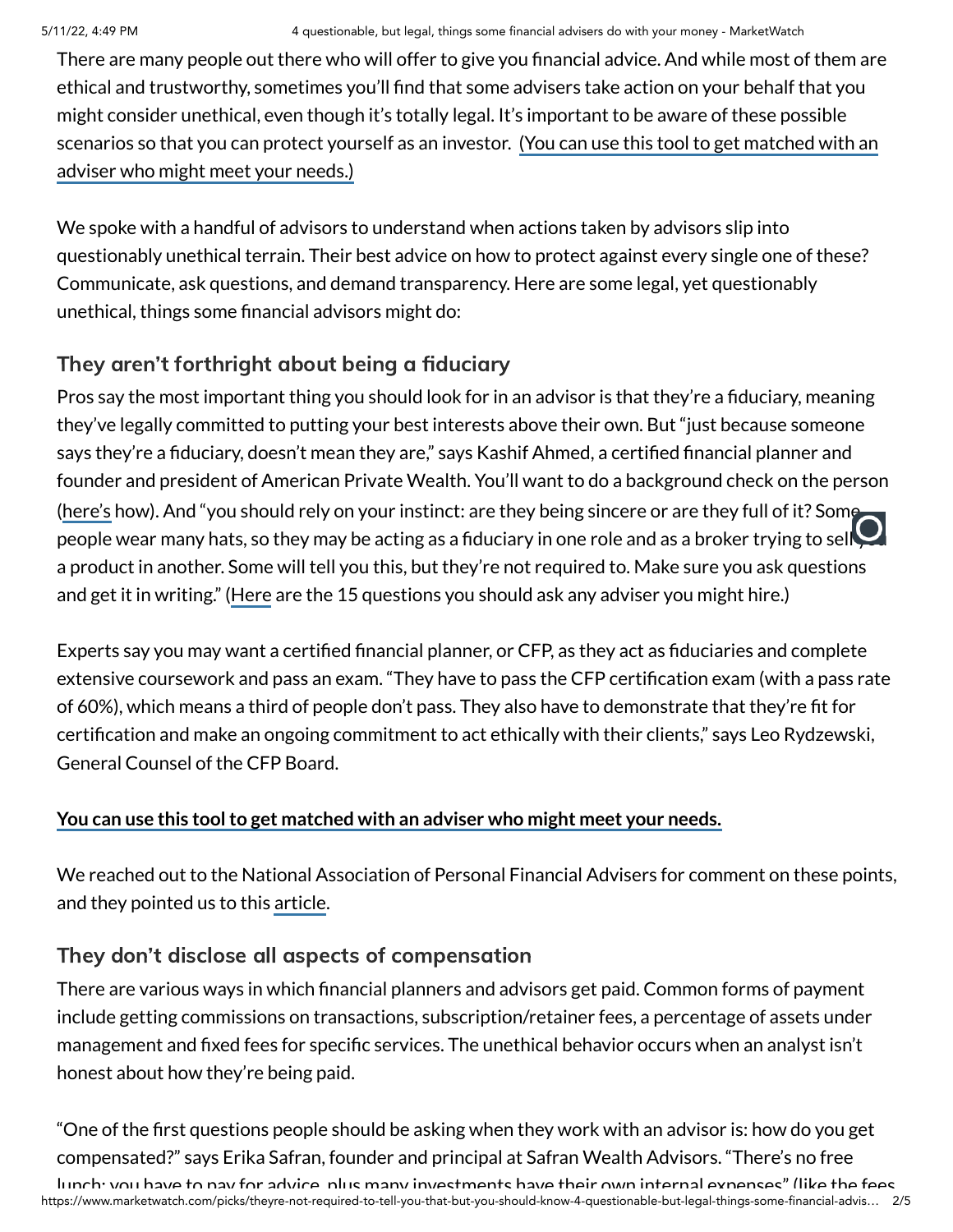associated with them). By asking these questions, you will become aware of the true cost and learn whether other decisions and investment strategies are available that could reduce your overall burden, says Safran.

"The most egregious thing is when they don't disclose to you that their choices are being [tainted] by some reward they may get with their firm," says Ahmed. Some firms offer internal reward levels that reward their advisors for achieving certain quantitative milestones. These rewards can be monetary or tangible products, such as the bigger hotel room at the company's annual retreat. "They're not required to tell you that, but you should know," says Ahmed.

Still another way analysts can act unethically regarding fees is by not disclosing that they're being compensated by an outside product manufacturer, like a mutual fund, annuity, or insurance company.

"You want to know if they stand to gain from giving you financial advice," says Rydzewski. "Maybe there are different kinds of conflicts of interest that come into place. Conflicts of interest in and of themselves

aren't disqualifying, an individual is going to get paid and you expect them to get paid. But there are different kinds of compensation that the consumer wants to know about. Do they have a business relationship with the companies that are providing the products you may be buying? If you know that, you can take that into account as you're making your decisions."

"Ideally, an advisor should not receive compensation from anyone other than the client," says Safran. "But if they do, it's unethical not to disclose."

## They find only 'suitable' opportunities

Some investment advisors operate under the suitability standard set by the Financial Industry Regulatory Authority (FINRA ), which requires that advisors ensure an investment or recommendation on behalf of their clients is merely "suitable," without specifically requiring that it be in the client's "best interest."

However, certified financial planners and other types of advisors that are legally bound to act as fiduciaries must abide by a best interest standard that requires them to put their clients' interests ahead of their own. Rather than merely understanding their client's financial situation and objectives and recommending suitable products and advice, they must avoid conflicts of interest, provide full disclosure of any that do exist, and find the best overall solution for their clients.

"Here's an example: To meet a client's investment objective, the advisor sells all existing positions and moves the cash to a managed account," says Safran. "The client now has a tax liability on the gains and pays extra for that 'managed account.' Is it suitable? Sure. From a fiduciary perspective, is it in the client's best interest? No. Could the client's objective have been met with actions that did not incur higher fees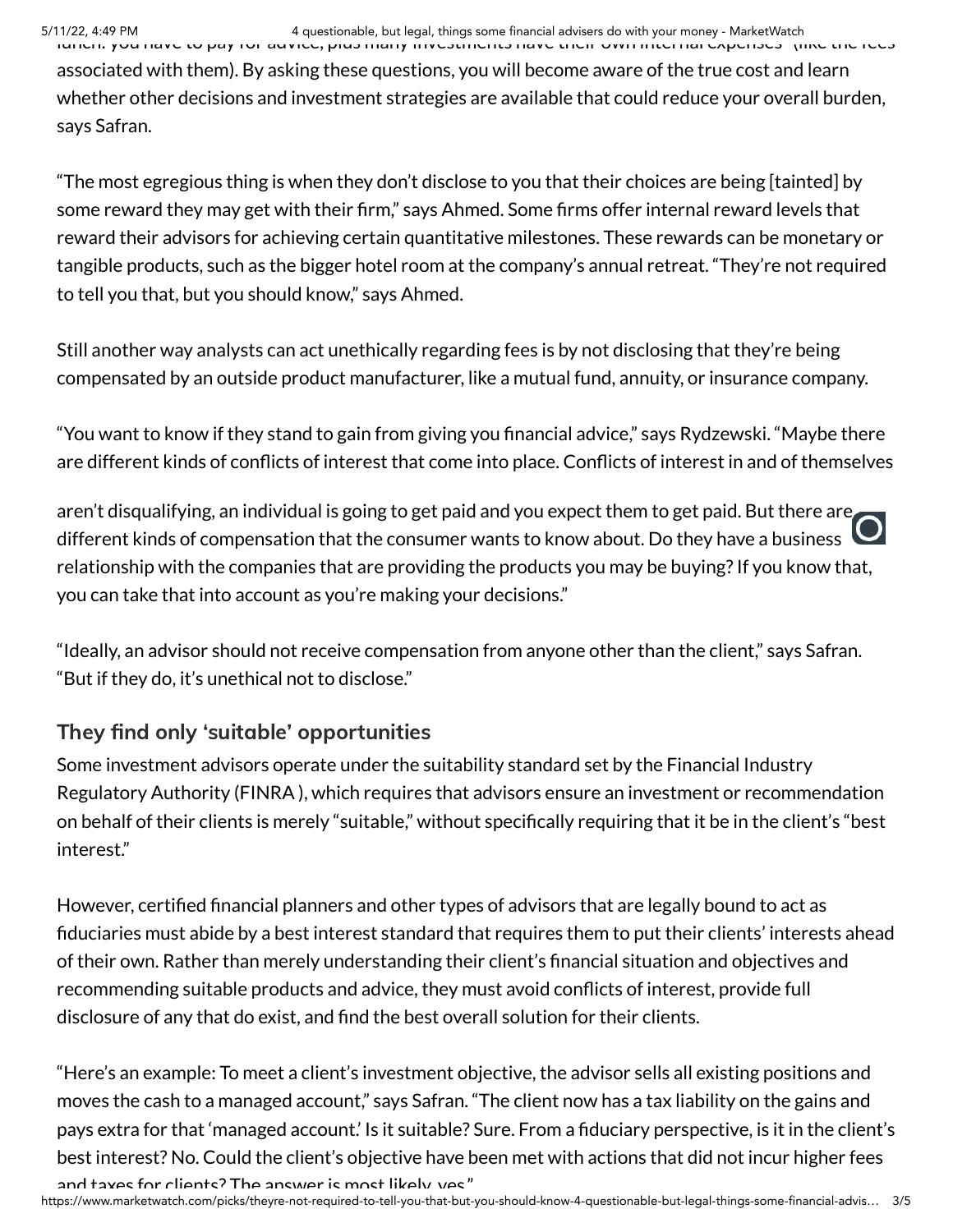#### **You can use this toolto get [matched](https://smartasset.com/retirement/find-a-financial-planner?utm_source=marketwatch&utm_campaign=mar__falc_dtf_marketplacecontent&utm_content=textlink&utm_medium=cpc%20&utm_term=questionableadvisor040622) with an adviser who might meet your needs.**

### They disempower you

Finally, be aware of advisors who try to explain their investment or financial planning philosophies in overly high-level, complicated ways or don't take the time to explain their thought processes to you. If an advisor does this or refuses to entertain any of your ideas, they're disempowering you from having a say in your own financial future.

"Some advisors will never take action on an idea the client has brought to the table because they want to be in power – I've seen that," says Safran. "If a client does have an idea, it's worth exploring and educating the client about why it might be plausible or why it's not."

"It has to be collaborative," she adds. "And you have to help your client grow and learn and understand the decisions they're making."



# The [financial](https://www.marketwatch.com/picks/the-financial-adviser-i-met-with-said-it-would-cost-me-about-1-000-a-year-to-use-his-services-at-that-price-is-it-worth-it-11652122901?mod=mw_more_headlines) adviser I met with said it would cost me about \$1,000 a year to use his services. At that price, is it worth it?



[Jennifer](https://www.marketwatch.com/author/jennifer-booton?mod=MW_author_bio) Booton

https://www.marketwatch.com/picks/theyre-not-required-to-tell-you-that-but-you-should-know-4-questionable-but-legal-things-some-financial-advis… 4/5 Jennifer Booton is a MarketWatch reporter based in New York. You can follow her on Twitter